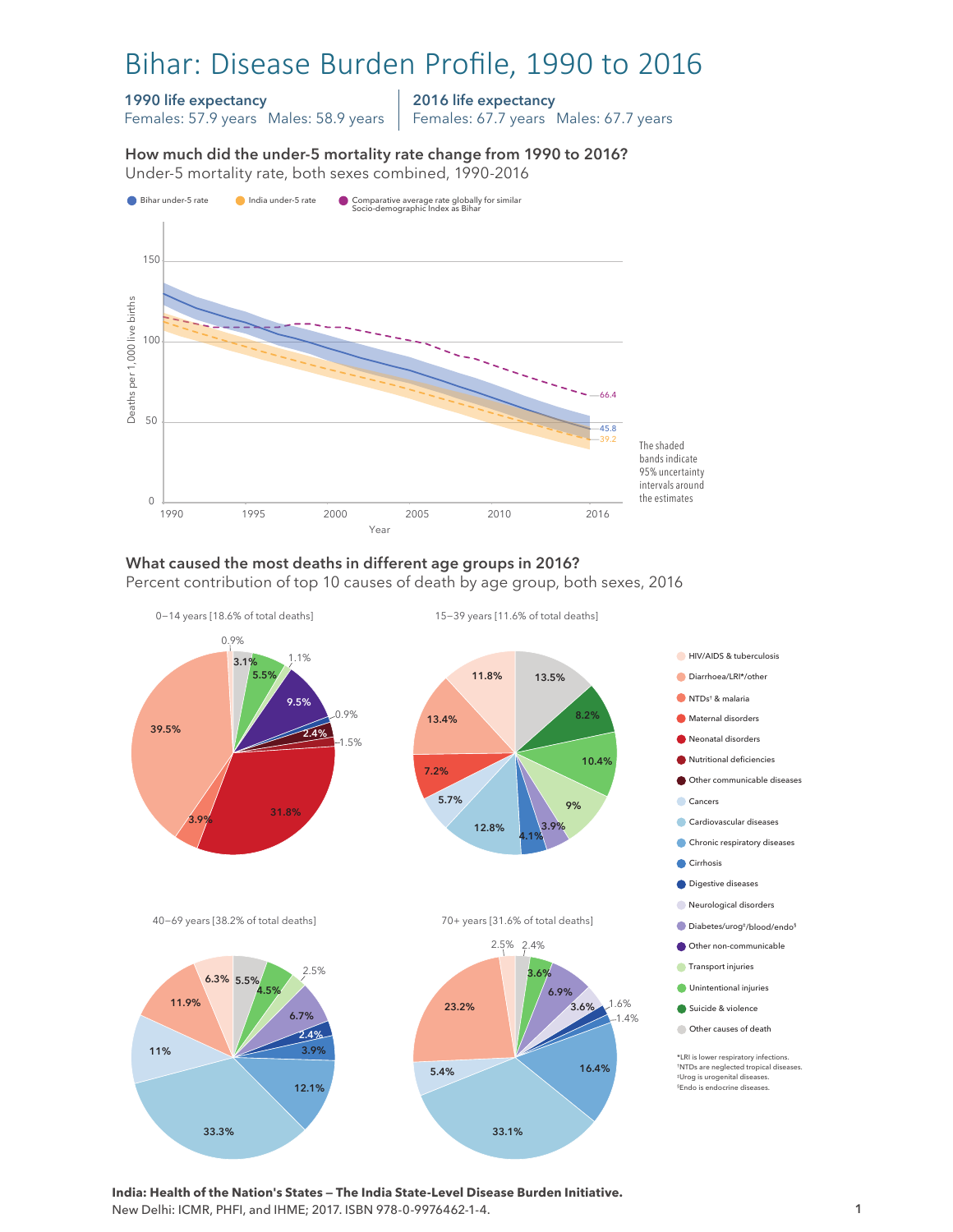## Proportion of total disease burden from:

## Premature death: 69.9% | Disability or morbidity: 30.1%

### What caused the most years of life lost, by sex, in 2016?

Top 15 causes of YLLs, ranked by percent for both sexes combined, 2016



### What caused the most years lived with disability, by sex, in 2016?

Top 15 causes of YLDs, ranked by percent for both sexes combined, 2016



\*Sense organ diseases includes mainly hearing and vision loss.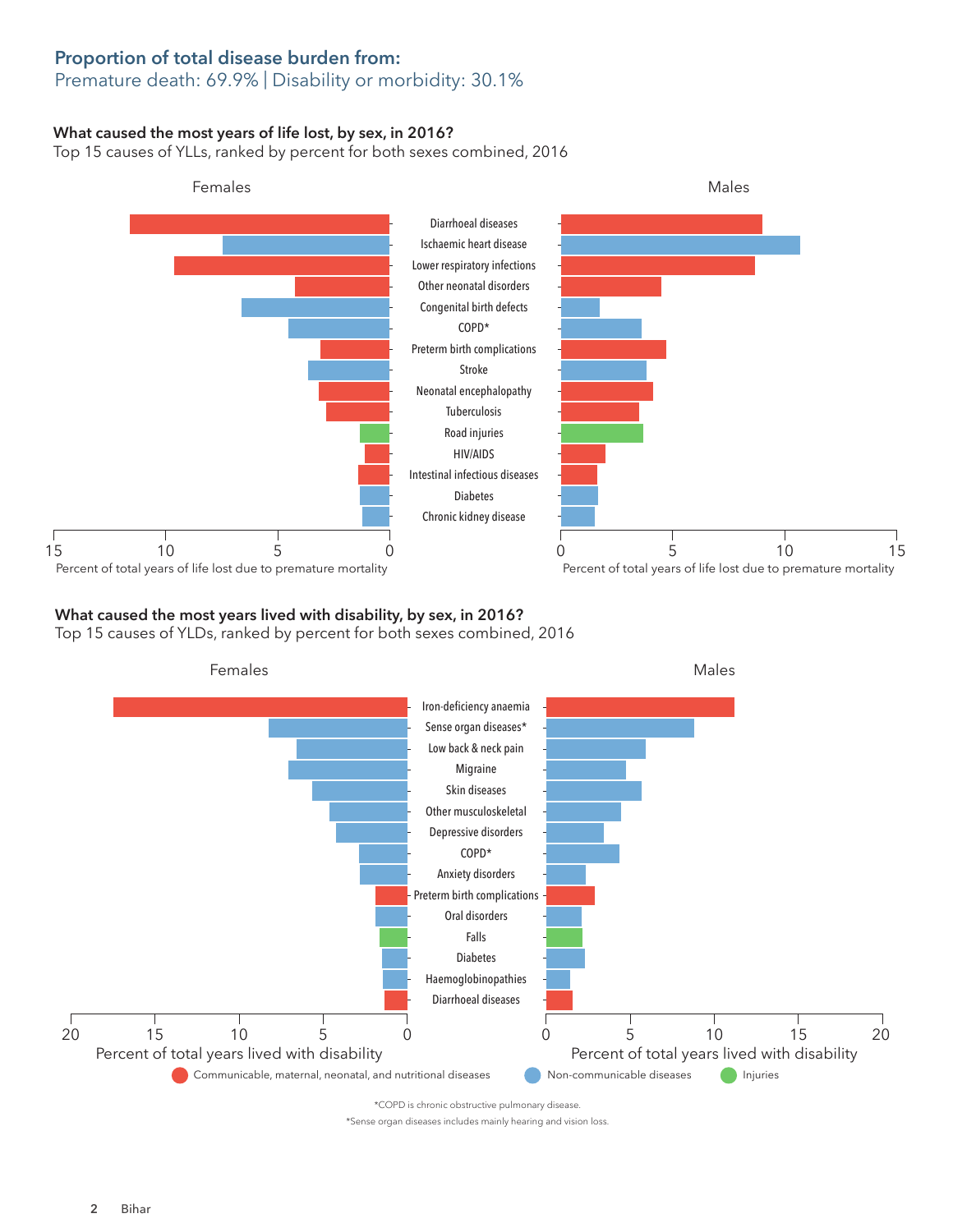# Proportion of total disease burden from: CMNNDs: 42.6% | NCDs: 47.6% | Injuries: 9.8%

How have the leading causes of death and disability combined changed from 1990 to 2016? How have the leading causes of death and disability combined changed from 1990 to 2016? Change in top 15 causes of DALYs, both sexes, ranked by number of DALYs, 1990–2016 Change top 15 causes of DALYs, both sexes, ranked by number of DALYs, 1990–2016



# What caused the most death and disability combined across age groups in 2016? What caused the most death and disability combined across age groups in 2016?



The number in the bracket on top of each vertical bar is the ratio of percent DALYs to population for that age group. The number in parentheses after each age group on the x-axis is the percent of population in that age group.